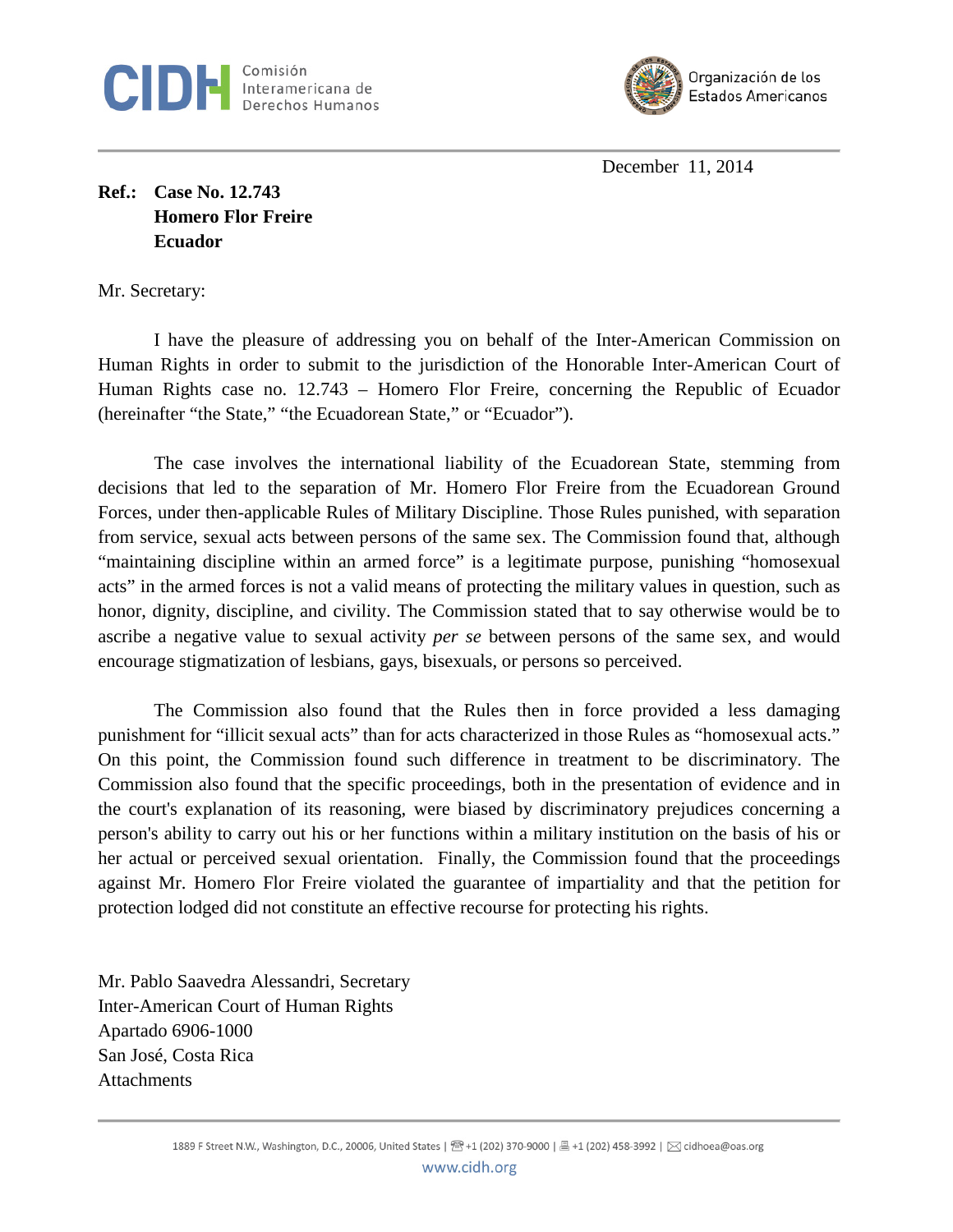The Ecuadorean State ratified the American Convention on Human Rights on December 28, 1977, and accepted the contentious jurisdiction of the Court on July 24, 1984.

The Commission has designated Commission member Rose Marie B. Antoine and the Executive Secretary, Emilio Álvarez Icaza L., as its delegates. In addition, Elizabeth Abi-Mershed, the Assistant Executive Secretary, and Silvia Serrano Guzmán, Fanny Gómez Lugo, and Selene Soto Rodríguez, attorneys of the IACHR Executive Secretariat, will serve as legal advisers.

In keeping with Article 35 of the Rules of Procedure of the Inter-American Court, the Commission attaches a copy of report 81/13 on the merits, prepared in observance of Article 50 of the Convention, as well as a copy of the entire file on the case before the Inter-American Commission (Appendix I) and the annexes used in preparing report 81/13 (Annexes). The Ecuadorean State was apprised of the report on the merits through a communication dated December 11, 2013, which gave it a period of two months to report on its compliance with the recommendations.

Between that point and now, the Commission granted a series of extensions to the Ecuadorean State. During those extension periods, a dialogue took place between the two parties; the Inter-American Commission participated, attempting mediation to achieve a possible agreement on compliance with the recommendations. Despite this, no agreement was reached between the parties on the scope, content, and manner of implementation of reparations to Mr. Homero Flor Freire. Although public apologies were issued on July 28, 2014, the Commission, considering the disagreement between the parties on the remaining reparations and the consequent lack of full reparations, decided to submit to the jurisdiction of the Court all of the facts and human rights violations described in report 81/13 on the merits, given the need to obtain justice for the victim in this case.

The Commission requests the Court, therefore, to conclude and declare that the Ecuadorean State is responsible for the violation of the rights enshrined in Articles 24, 8.1, and 25.1 of the American Convention with respect to Articles 1.1 and 2 of that instrument, to the detriment of Mr. Homero Flor Freire.

Accordingly, the Commission requests of the Inter-American Court that the reparatory measures it orders be consistent with the recommendations issued by the IACHR, as follows:

1. Issue full reparations to Mr. Homero Flor Freire, as indicated in the report, in both material and moral terms, including measures to indemnify him for the damage caused.

2. Recognize publicly that Mr. Homero Flor Freire was discharged from the Ecuadorean Ground Forces in a discriminatory manner.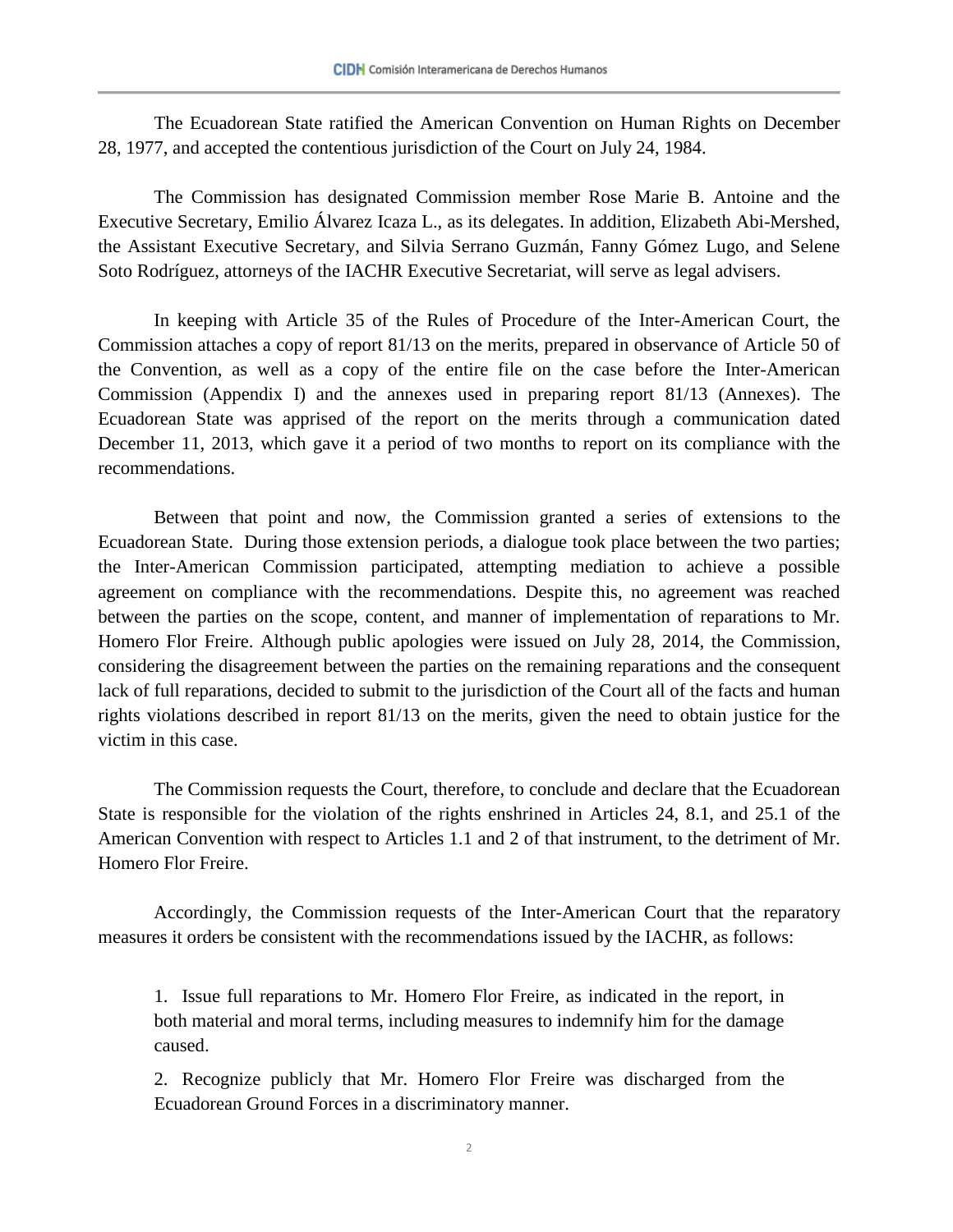3. Adopt the necessary state measures to ensure that persons working in the Ecuadorean Ground Forces or any component of the Ecuadorean Army are not subjected to discrimination on the basis of their sexual orientation, whether actual or perceived.

4. Take the necessary state measures so that personnel of the Ecuadorean Ground Forces or any component of the Ecuadorean Army, as well as courts of military law, are knowledgeable about inter-American standards, and about Ecuadorean domestic law, with respect to non-discrimination on the basis of sexual orientation, whether actual or perceived.

5. Take the necessary state measures to guarantee the right to due process when military members are judged by courts under disciplinary proceedings, including the right to an impartial judge or tribunal.

In addition to the need to obtain justice, the Commission finds that the case raises issues of inter-American law and order. This is the Inter-American Court's first opportunity to rule on punitive actions of states based on a person's sexual orientation, whether actual or perceived. Specifically, the Court is asked to rule on the compatibility with the principle of equality and nondiscrimination of regulations and procedures that, with the stated purpose of maintaining discipline or order in a military institution, punish sexual acts between persons of the same sex, or have the effect of punishing its members for their sexual orientation, whether actual or perceived.

Because these questions have a significant effect on inter-American law and order, in keeping with Article 35.1.f of the Rules of Procedure of the Inter-American Court, the Commission wishes to offer the following expert testimony:

An expert, whose name will be given shortly, who will testify on the development of international human rights law and of comparative constitutional law as regards the use by states of punitive measures against a person for his or her sexual orientation, considering the principle of equality and non-discrimination. Specifically, the expert will refer to the punitive exercise of power, expressed in rules of military discipline that punish, or have the effect of punishing, sexual acts between persons of the same sex. The expert will also testify on the regulation and application of different punishments for sexual acts between persons of the same sex in comparison with other sexual acts. The expert will discuss stereotypes and discriminatory prejudices that are usually present in cases relating to punishments for a person's sexual orientation, whether actual or perceived, and will develop the specific content of the state's obligations to address them and prevent their perpetuation.

The curriculum vitae of the proposed expert will be included in the annexes to report 81/13 on the merits.